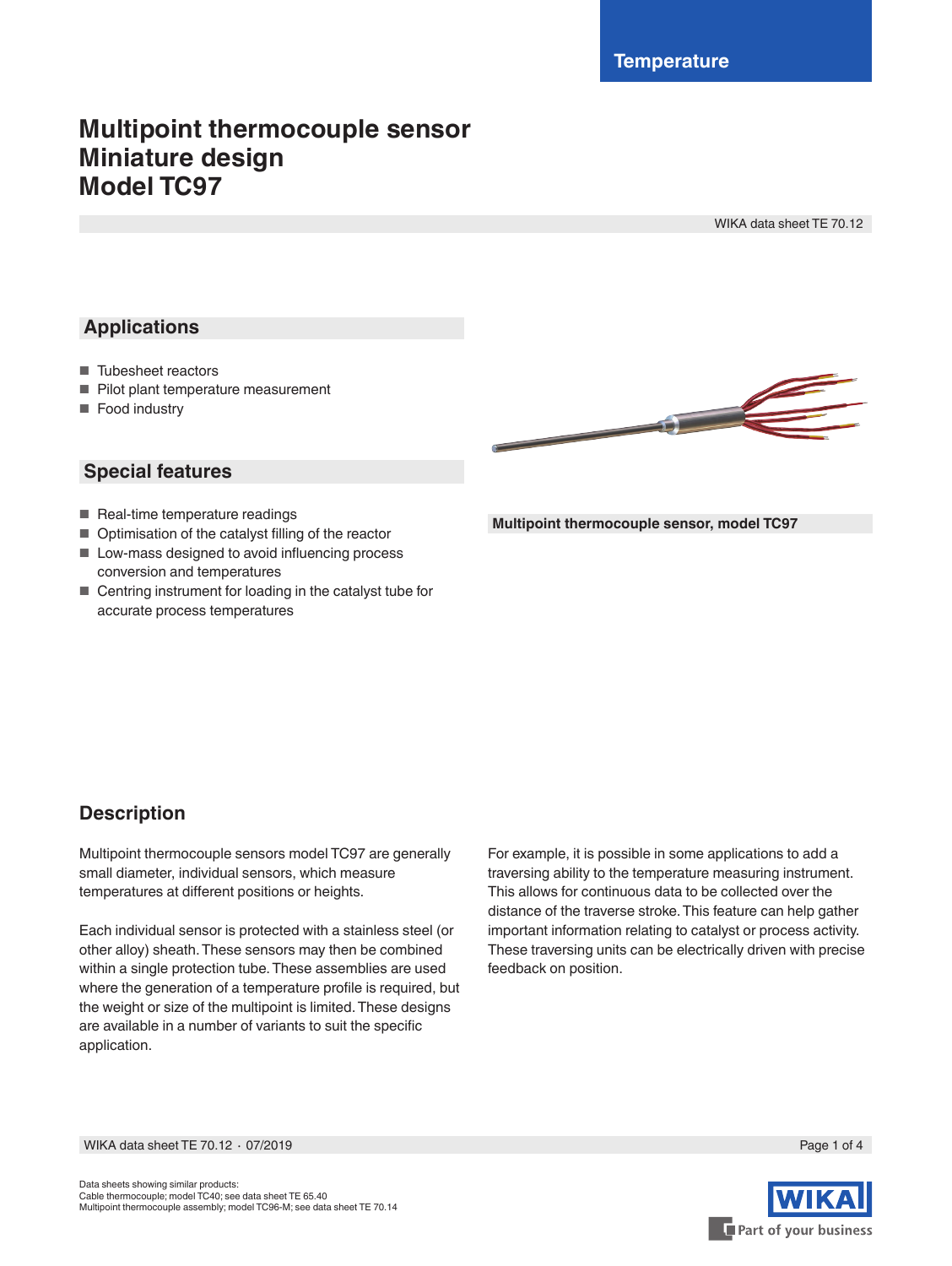### **Specifications**

#### **Materials**

MI cable or outer tubing made of 316, 308, 321, 347, alloy 600 or other specialty metals

#### **Process connections**

Special connections to customer specifications

#### **Sensors**

- Single or double element
- Measuring point ungrounded or grounded
- For details, see Technical information IN 00.23 on www.wika.com

#### **Shipping**

Special considerations to customer specifications

### **Sensor element**

| <b>Outer tubing specification</b> |                                                                                                                                                                                                                                                                 |
|-----------------------------------|-----------------------------------------------------------------------------------------------------------------------------------------------------------------------------------------------------------------------------------------------------------------|
| <b>Diameter</b>                   | $\blacksquare$ 3.2 mm (1/8")<br>$\blacksquare$ 4.7 mm (3/16")<br>$\blacksquare$ 6.4 mm (1/4")<br>$\blacksquare$ 7.9 mm (5/16")<br>$\blacksquare$ 9.5 mm (3/8")<br>$\blacksquare$ 12.7 mm (1/2")<br>$\blacksquare$ 19.1 mm (3/4")<br>$\blacksquare$ 25.4 mm (1") |
| <b>Sheath material</b>            | Stainless steel 316, 308, 321, 347, alloy 600                                                                                                                                                                                                                   |
| Length min  max                   | $0.320$ m $(1150$ ft)                                                                                                                                                                                                                                           |
| Number of measuring points        | 1100                                                                                                                                                                                                                                                            |

| <b>Transition specification</b> |                                  |
|---------------------------------|----------------------------------|
| <b>Diameter</b>                 | Designed to customer application |
| <b>Material</b>                 | Stainless steel 316              |
| Length                          | Designed to customer application |

| <b>Connection cable (standard)</b> |                                              |
|------------------------------------|----------------------------------------------|
| Thermocouple                       | Adapted to the sensor                        |
| <b>Cross-section</b>               | min. $0.22 \text{ mm}^2$                     |
| <b>Number of thermocouples</b>     | Dependent on the connection method           |
| Insulation material                | PVC, silicone, PTFE or fibreglass            |
| Screen (option)                    | Recommendation for connection to transmitter |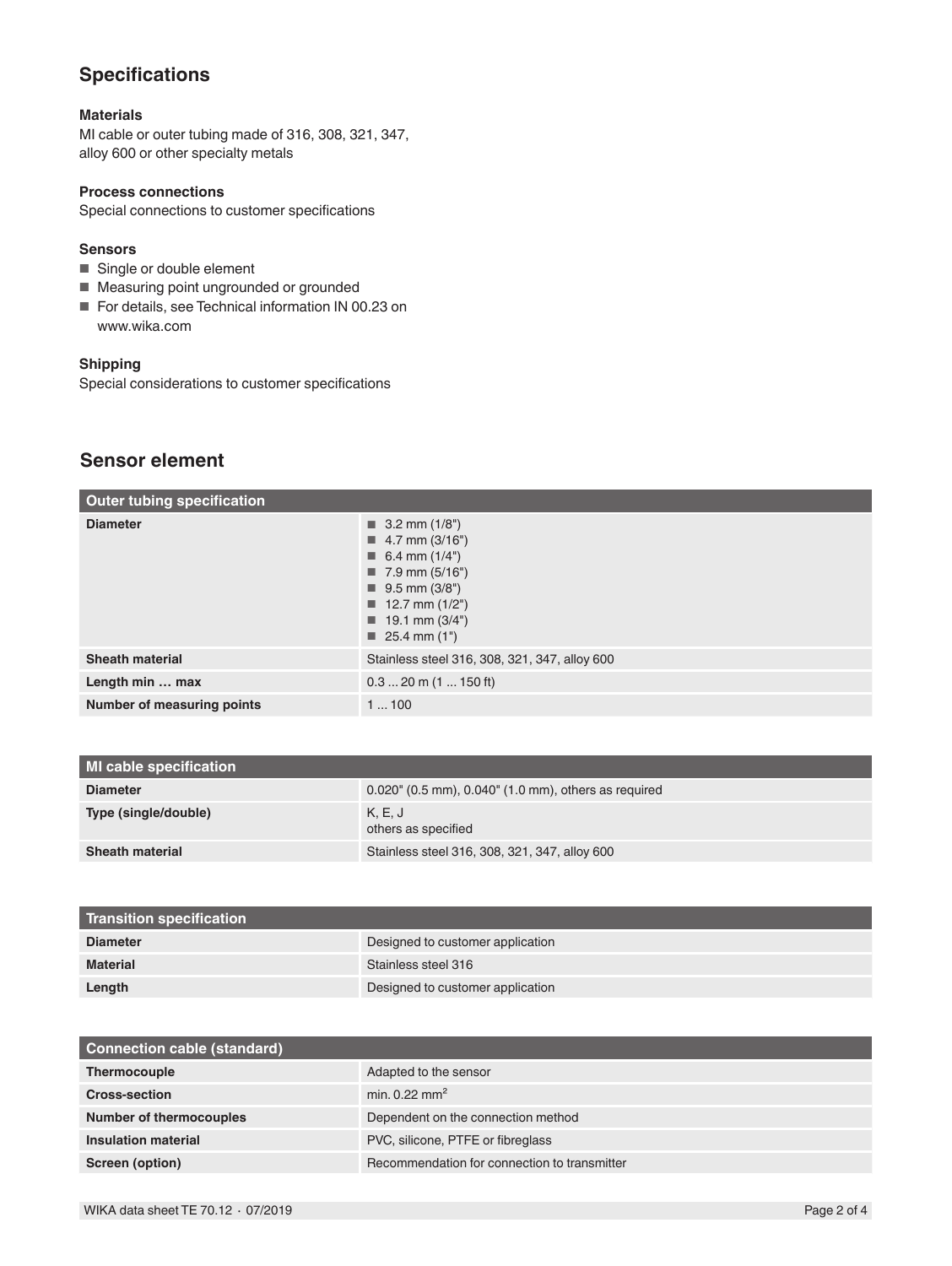## **Connector (option)**

Multipoint thermometers can be supplied with connectors fitted. The following options are available:

■ **Screw-in-connector, Binder** (male) ■ **Borew-in-connector, Binder** (female)



- **Lemosa connector size 1 S** (male)
- **Lemosa connector size 2 S** (male)

■ **Standard thermo connector 2-pin** (male) ■ **Miniature thermo connector 2-pin** (male)





- **Lemosa coupling size 1 S** (female)
- **Lemosa coupling size 2 S** (female)



- **Standard thermo connector 2-pin** (female)
- **Miniature thermo connector 2-pin** (female)





#### ■ **Spade lugs**

(not suitable for versions with bare connecting wires)



Other connector variants (sizes) on request.